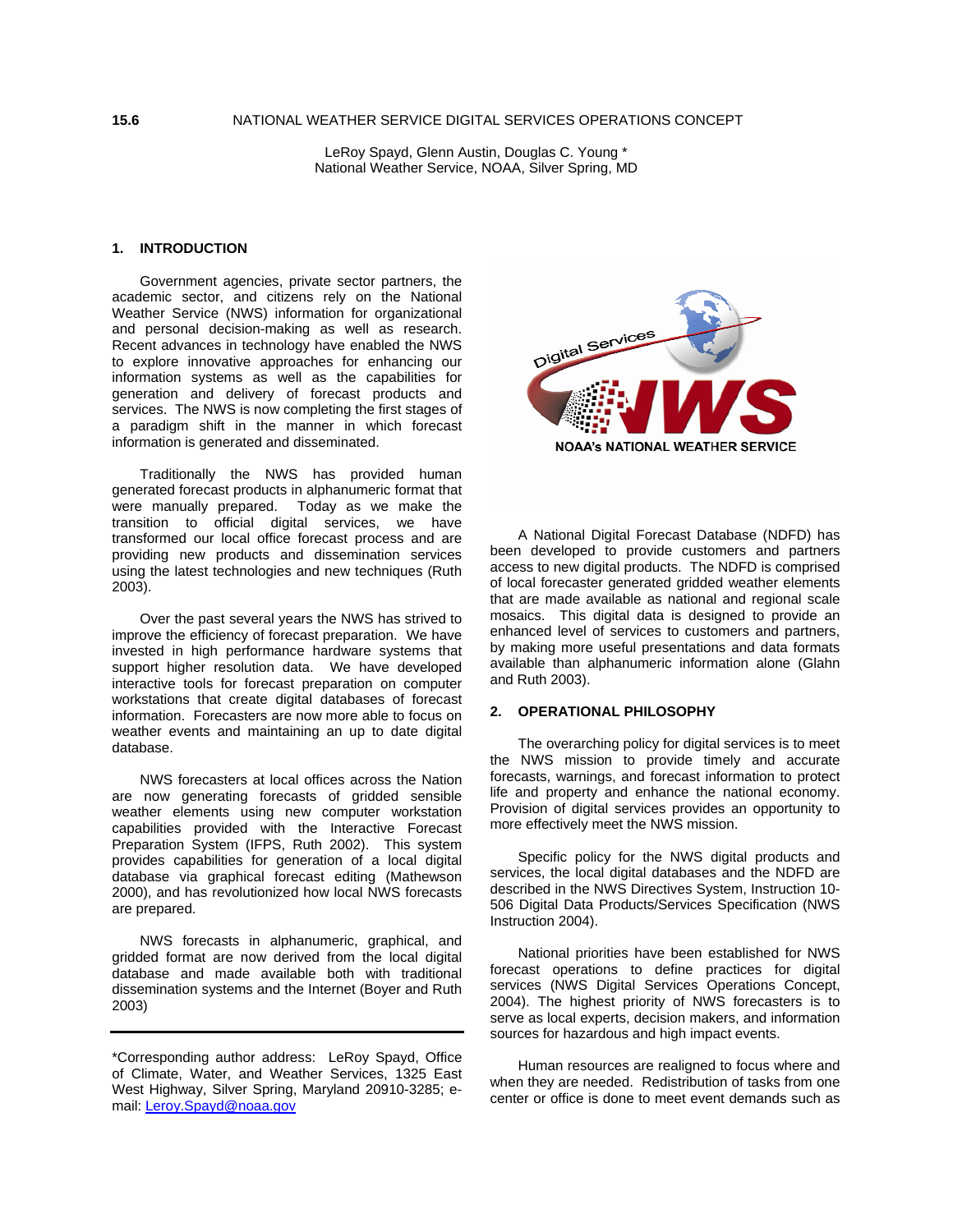the issuance of warnings. We have transitioned from a scheduled driven forecast preparation process to event driven product generation.

 Feedback from local and national customers and partners is used to help define and refine product and service requirements. This is accomplished through an iterative process to optimize NWS products and services.

The NWS digital forecasts are prepared using a<br>borative process that emphasizes the collaborative process that emphasizes the communication of forecast strategy and selection of guidance. Numerical and statistical guidance from NWS national centers is used for initialization of the forecasts. Forecasters from neighboring offices coordinate and collaborate using tools that ensure products with known threshold levels of spatial consistency are generated.

 High temporal and spatial resolution digital products and traditional alphanumeric products are all generated locally from a digital database, ensuring consistency between products in various formats. The forecasters strive to prepare spatially consistent forecasts so that near seamless national mosaics of digital forecasts are derived.

# **3. STRATEGY FOR PROVISION OF DATA**

The local digital database is maintained and updated on an event driven basis. Service backup capabilities are provided to allow neighboring offices to prepare the local digital database and derive official products when needed. This ensures the gridded and graphical forecasts are prepared on an operational basis without interruption.

 The national database is continually updated and maintained with redundant backup servers. Quality assurance practices are used to ensure high levels of system reliability and product quality. The NDFD architecture is designed to be sufficiently robust to provide a highly accessible and streamlined interface for data acquisition.

 The digital data is made available in an internationally recognized standard format for gridded binary data, Gridded Binary Edition 2 (GRIB2) (Glahn 2002). Gridded forecast data in GRIB2 format can be downloaded from the NWS telecommunications gateway via the use of anonymous ftp. Information on how to download these data is available at: http://weather.gov/ndfd/technical/.

 Graphics of these digital forecast data are displayed in a user-friendly graphical user interface on the Internet at: http://weather.gov/forecasts/graphical/ that provides national, regional and local depictions of the forecasts. The NWS has chosen to provide digital products graphically to better communicate forecast information to customers.

 Verification and assessment of digital products is routinely conducted and statistics for forecast quality are now made publicly available to partners and customers at http://weather.gov/ndfd/verification/index.htm. The accuracy of gridded forecasts is obtained by a comparison to observations collected from more than 1200 observational platforms by the National Oceanic and Atmospheric Administration (NOAA) and other federal agencies. Skill is derived for these forecasts by comparison to statistical forecasts at the same locations. We are working to develop an analysis of record to verify forecasts at gridpoint locations.

 A national archive of the gridded digital data is maintained at NOAA's National Climatic Data Center (NCDC), located in Asheville, NC. Customers may download historical gridded NDFD data from: http://has.ncdc.noaa.gov.

# **4. BENEFITS OF DIGITAL DATA**

To maximize the forecast detail provided by human forecasters, the NWS now provides them as digital data. These products are up-to-date, always available, and in high spatial and temporal resolution.

 NWS partners are able to download gridded forecasts of digital data that can be used for the provision of tailored products. Customers have access to graphical forecasts from the Internet that are easy to access and interpret.

 Partners and customers are able to provide the NWS feedback on their satisfaction with the digital data in a variety of manners, such as: web-based surveys, by interactions at local and national meetings and workshops, and from e-mail. These dialogues and exchanges provide the NWS opportunities to better understand requirements for digital data and allow for the establishment of an evolutionary process for enhancement to NWS digital products and services.

#### **5. INITIAL STEPS**

The NWS has provided forecasts of 12 sensible weather elements experimentally since 2002, as a part of a demonstration project for digital data. Digital gridded forecasts are made experimentally available for the Continental U.S., Puerto Rico, Hawaii and Guam. Forecasts for Alaska are expected to become available during June of 2005. These forecasts are prepared at high spatial and temporal resolution, at a 5 kilometer horizontal resolution and up to 3 hour temporal resolution for selected elements.

 Today the NWS provides experimental gridded forecasts for: Maximum and Minimum Temperature, Temperature, Dew point, Weather, Wind Speed, Wind Direction, Significant Wave Height, Sky Cover, Probability of Precipitation, Snow Amount, and Quantitative Precipitation Forecast via the NDFD.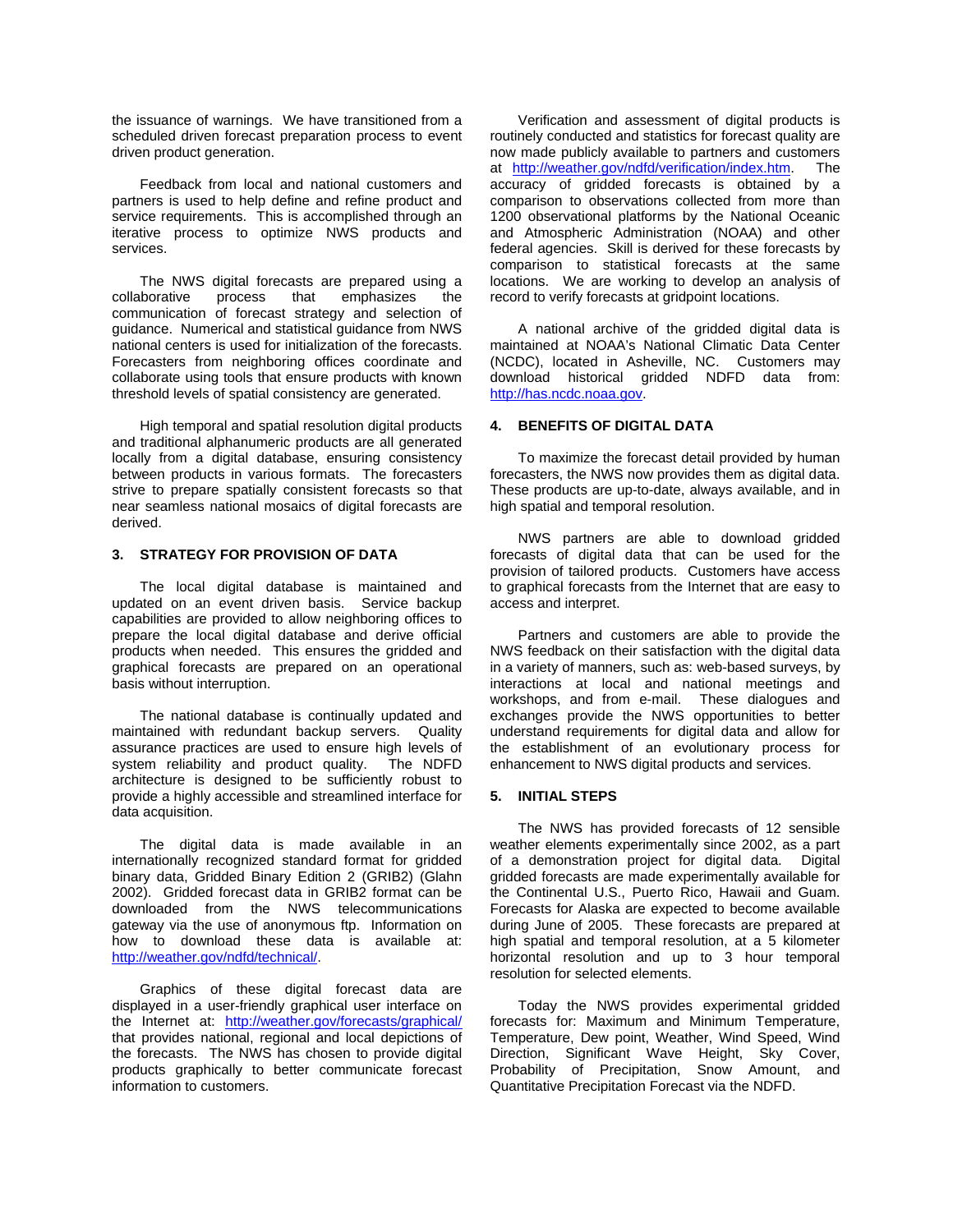



By providing these forecasts to customers and partners experimentally the NWS has been able to obtain feedback on the products as we continue to improve their spatial consistency, timeliness, and completeness.

 Three of these forecast elements will transition to official NWS products on December 1, 2004: Maximum Temperature, Minimum Temperature, and the 12h Probability of Precipitation. Official products are those which are defined in NWS policy and produced operationally, on a reliable and continuous basis.



Figure 2. Minimum Temperature Forecast (Degrees F)





 An example of the Maximum Temperature forecast for the contiguous U.S. is depicted in Fig. 1. The Maximum Temperature is the expected highest temperature for the daytime expressed in degrees Fahrenheit (F).

 An example of the Minimum Temperature forecast for the Pacific-Northwest region is depicted in Fig. 2. The Minimum Temperature is the lowest temperature expected overnight, expressed in degrees F. An example of the 12h Probability of Precipitation for the Northeast region is depicted in Fig. 3. The Probability of Precipitation is the likelihood of measurable precipitation (0.01 inch or more) during the valid period, expressed as a percent.

#### **6. FUTURE STEPS**

The NWS will continue to enhance and extend digital products and services to meet evolving customer and partner requirements.

In the next few years we intend to establish performance metrics for digital products and services. From a baseline, we will strive to continually improve our digital service performance.